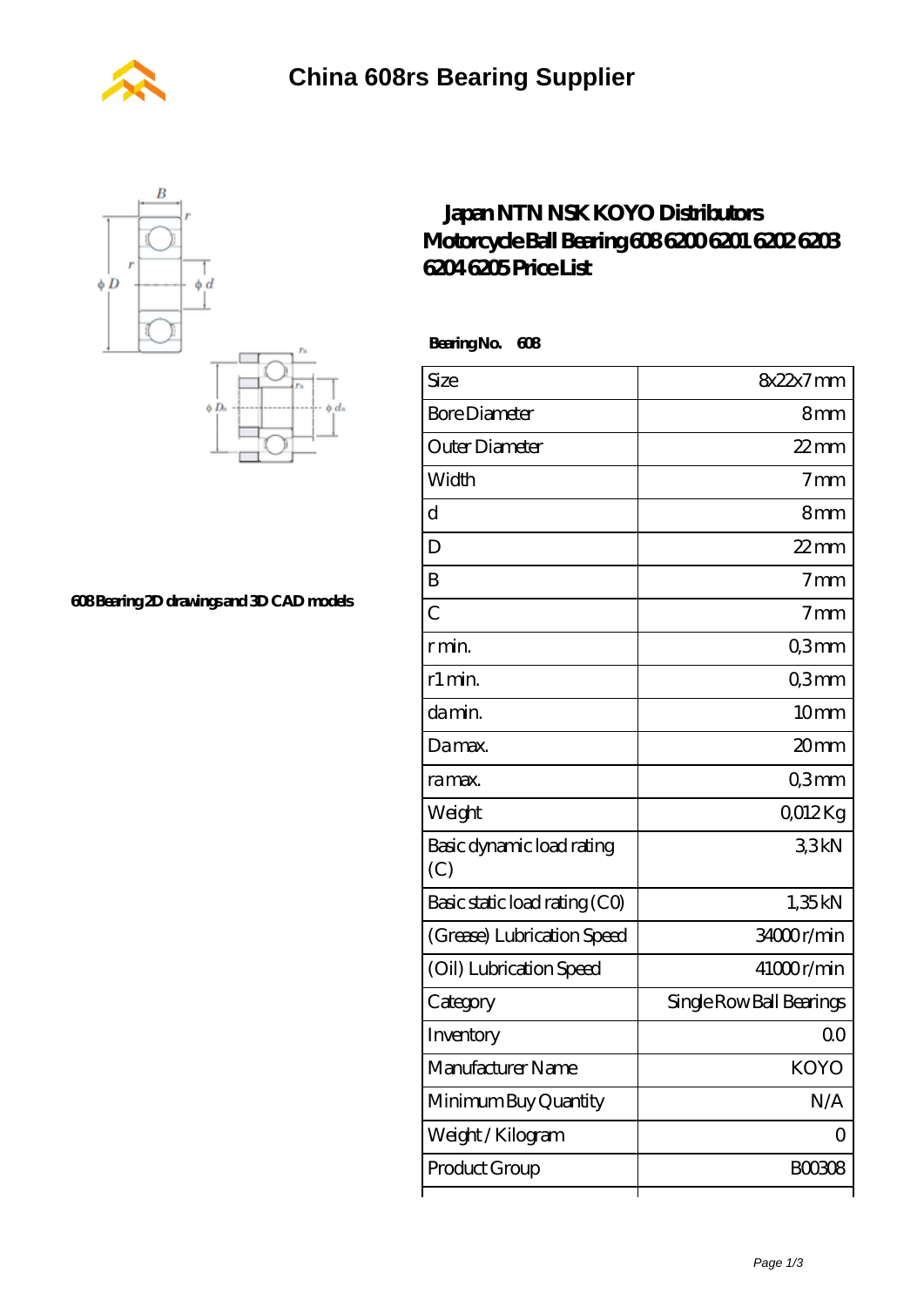

## **[China 608rs Bearing Supplier](https://m.wanatahschool.com)**

| Enclosure                          | Open                                                                                                                                                                                                                              |
|------------------------------------|-----------------------------------------------------------------------------------------------------------------------------------------------------------------------------------------------------------------------------------|
| Precision Class                    | ABEC 1   ISO PO                                                                                                                                                                                                                   |
| Maximum Capacity / Filling<br>Slot | No                                                                                                                                                                                                                                |
| Rolling Element                    | <b>Ball Bearing</b>                                                                                                                                                                                                               |
| Snap Ring                          | No                                                                                                                                                                                                                                |
| Internal Special Features          | No                                                                                                                                                                                                                                |
| Cage Material                      | Steel                                                                                                                                                                                                                             |
| <b>Internal Clearance</b>          | CO-Medium                                                                                                                                                                                                                         |
| Inch - Metric                      | Metric                                                                                                                                                                                                                            |
| Long Description                   | <b>8MM Bore; 22MM Outside</b><br>Diameter; 7MM Outer Race<br>Width; Open; Ball Bearing;<br>ABEC 1   ISO PQ No Filling<br>Slot; No Snap Ring No<br><b>Internal Special Features</b><br>CO Medium Internal<br>Clearance; Steel Cage |
| <b>Other Features</b>              | Deep Groove                                                                                                                                                                                                                       |
| Category                           | Single Row Ball Bearing                                                                                                                                                                                                           |
| <b>UNSPSC</b>                      | 31171504                                                                                                                                                                                                                          |
| Harmonized Tariff Code             | 8482.105068                                                                                                                                                                                                                       |
| Noun                               | Bearing                                                                                                                                                                                                                           |
| <b>Keyword String</b>              | Ball                                                                                                                                                                                                                              |
| Manufacturer URL                   | http://www.koyousa.com                                                                                                                                                                                                            |
| Weight/LBS                         | 00265                                                                                                                                                                                                                             |
| Outside Diameter                   | 0.866Inch   22 Millimeter                                                                                                                                                                                                         |
| Outer Race Width                   | 0.276Inch   7 Millimeter                                                                                                                                                                                                          |
| Inner Race Width                   | OInch   OMillimeter                                                                                                                                                                                                               |
| Bore                               | 0.315 Inch   8 Millimeter                                                                                                                                                                                                         |
| Bearing No.                        | 608                                                                                                                                                                                                                               |
| r(min)                             | 03                                                                                                                                                                                                                                |
| Cr                                 | 410                                                                                                                                                                                                                               |
| CQ                                 | 1.35                                                                                                                                                                                                                              |
| Cu                                 | 000                                                                                                                                                                                                                               |